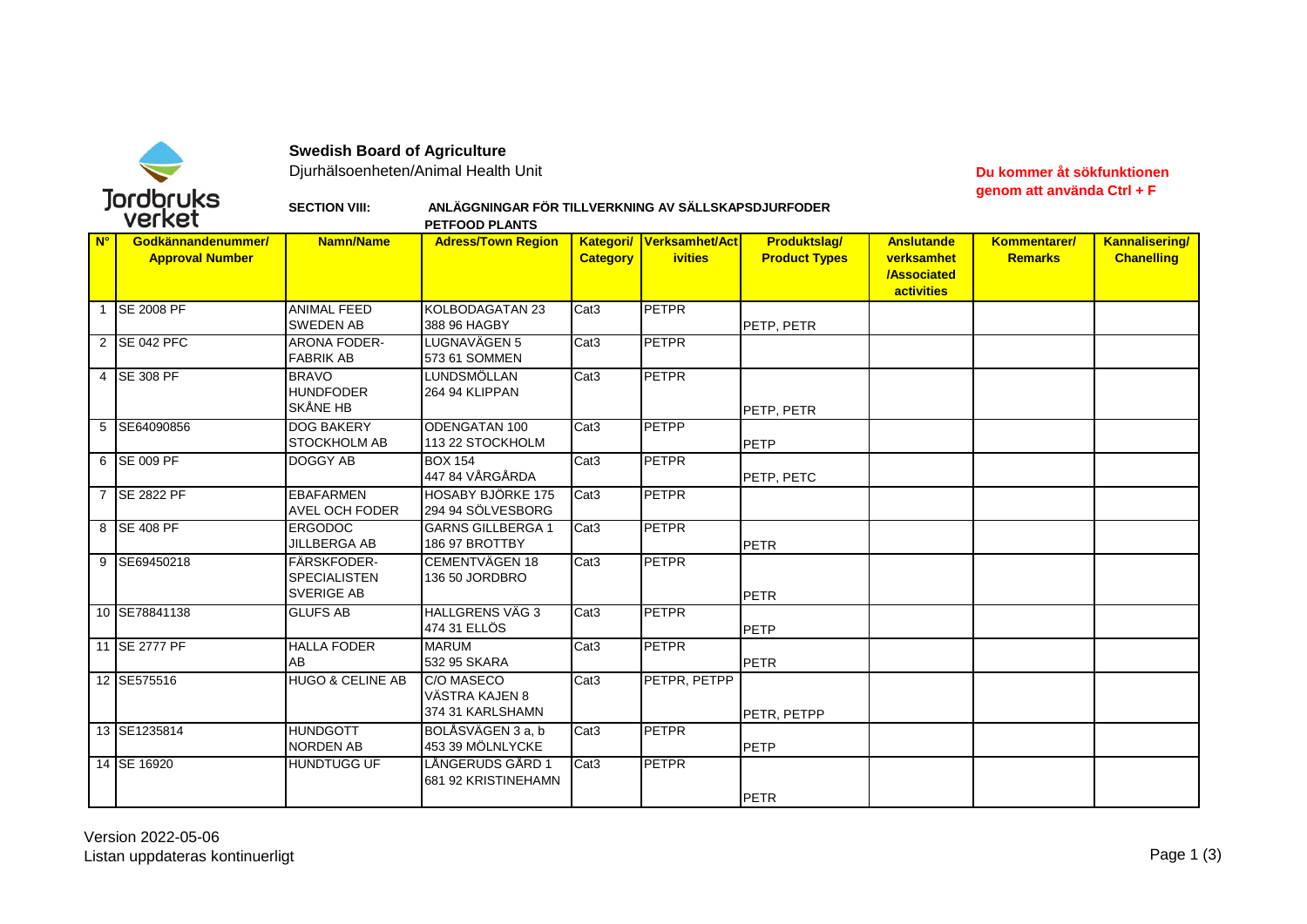| 15 SE 346 PF       | KLASS FODER I<br><b>SUNDSVALL</b>                       | KLISSVÄGEN 33<br>853 57 SUNDSVALL        | Cat <sub>3</sub> | PETPR              | <b>PETR</b> |  |
|--------------------|---------------------------------------------------------|------------------------------------------|------------------|--------------------|-------------|--|
| 16 SE1101315       | <b>KLS UGGLARPS AB</b>                                  | SÖDRA VÄGEN 60<br>392 45 KALMAR          | Cat <sub>3</sub> | <b>PETPR</b>       | <b>PETR</b> |  |
| 17 SE 259 PFC      | <b>MAGNUSSONS</b><br>PETFOOD AB                         | <b>HÅBOLUND</b><br>197 93 BRO            | Cat <sub>3</sub> | <b>PETPR</b>       | PETP        |  |
| 18 SE 74829819     | <b>MILAS HUNDBAGERI</b>                                 | EKETRÄGATAN 11<br>418 73 GÖTEBORG        | Cat <sub>3</sub> | <b>PETPR</b>       | PETP        |  |
| 19 SE 289 PF       | MTTB FÖRVALTNING<br>AB                                  | <b>VALLBY</b><br>276 56 HAMMENHÖG        | Cat <sub>3</sub> | <b>PETPR</b>       |             |  |
| 20 SE 310 PF       | <b>NATURLIGT</b><br><b>HUNDTUGG AB</b>                  | <b>LAGERGATAN1</b><br>261 35 LANDSKRONA  | Cat <sub>3</sub> | <b>PETPR</b>       |             |  |
| 21 SE62911623      | NORDIC DOG FOOD<br>AB                                   | RUUTHSBOVÄGEN 8<br>271 92 YSTAD          | Cat <sub>3</sub> | <b>PETPR</b>       | <b>PETR</b> |  |
| 22 SE86794323      | <b>NORRMEJERIERS</b><br>EK.                             | PRODUCENTVÄGEN 14 Cat3<br>972 51 LULEÅ   |                  | <b>PETPP</b>       | <b>PETP</b> |  |
| 23 SE 414 PF       | PONDUSFODER AB                                          | <b>HEDVÄGEN 14</b><br>956 32 ÖVERKALIX   | Cat <sub>3</sub> | <b>PETPR</b>       | <b>PETR</b> |  |
| 24 SE 341 PF       | <b>PRIIMA</b><br><b>HUNDFODER</b>                       | <b>ENEBACKEN</b><br>511 92 ÖRBY          | Cat <sub>3</sub> | <b>PETPR</b>       | <b>PETR</b> |  |
| 25 aSE3801058912   | <b>RAMSELE DJUR-</b><br>PRODUKTER AB                    | HÖGÅKERSVÄGEN 1<br>880 40 RAMSELE        | Cat <sub>3</sub> | <b>PETPR</b>       | PETR        |  |
| 26 SE909515        | RISABO GÅRD/<br>RENÉE CARLSSON                          | RISABO 4<br>504 96 BREDARED              | Cat <sub>3</sub> | <b>PETPR</b>       | PETR, PETD  |  |
| 27 SE 287 PF       | SNELLMAN SVERIGE KVARNABOL<br>AB/<br><b>FODAX FODER</b> | 571 93 NÄSSJÖ                            | Cat <sub>3</sub> | <b>PETPR</b>       | PETR        |  |
| 28 SE 82325383     | <b>SNELLMAN SVERIGE</b><br>AB/<br><b>FODAX FODER</b>    | <b>VERKSTADSGATAN 7</b><br>571 34 NÄSSJÖ | Cat 3            | <b>PETPR</b>       | PETR        |  |
| 29 SE83937142      | <b>SPANNFOD AB</b>                                      | ÅLLEBERGSVÄGEN 1<br>521 05 VARTOFTA      | Cat <sub>3</sub> | <b>PETPP</b>       | PETP        |  |
| 30 SE83104142      | <b>SVENSKA</b><br><b>HUNDFODER</b>                      | DALA <sub>1</sub><br>521 62 STENSTORP    | Cat 3            | <b>PETPP</b>       | PETP        |  |
| 31   αSE3800077611 | SÖRBY SLAKTERI &<br><b>STYCK AB</b>                     | SÖRBY 225<br>744 91 HEBY                 | Cat <sub>3</sub> | <b>PETPR</b>       | <b>PETR</b> |  |
| 32 SE84492884      | TASSAFRITT AB                                           | FLYGVILLESLINGAN 8,<br>183 67 TÄBY       | Cat <sub>3</sub> | <b>PETPR PETPP</b> | PETR, PETP  |  |